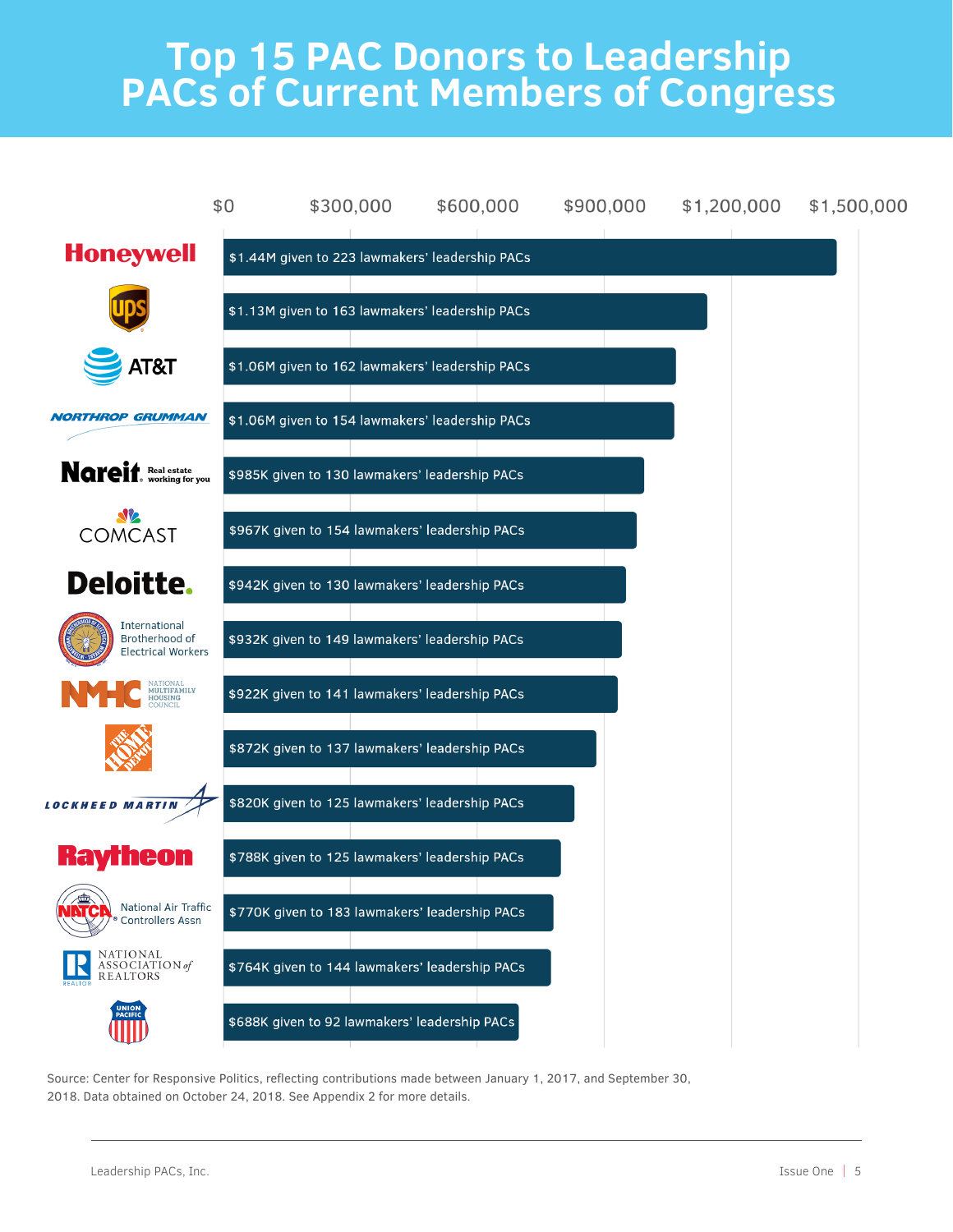## **Appendix 2 Top 100 PAC Donors to Leadership PACs Controlled by Sitting Members of Congress**

| Rank           | <b>Political Action Committee (PAC) Name</b>    | <b>Total</b><br><b>Contributions</b> | <b>Number of Leadership</b><br><b>PAC Beneficiaries</b> | <b>Number of Lawmakers Whose</b><br><b>Leadership PACs Benefited</b> | <b>Percent Given</b><br>to Democrats | <b>Percent Given</b><br>to Republicans |
|----------------|-------------------------------------------------|--------------------------------------|---------------------------------------------------------|----------------------------------------------------------------------|--------------------------------------|----------------------------------------|
| $\mathbf{1}$   | Honeywell International                         | \$1,439,000                          | 225                                                     | 223                                                                  | 37%                                  | 63%                                    |
| $\overline{2}$ | <b>United Parcel Service</b>                    | \$1,133,784                          | 164                                                     | 163                                                                  | 22%                                  | 78%                                    |
| 3              | AT&T Inc                                        | \$1,060,000                          | 163                                                     | 162                                                                  | 27%                                  | 73%                                    |
| 4              | Northrop Grumman                                | \$1,056,000                          | 155                                                     | 154                                                                  | 34%                                  | 65%                                    |
| 5              | National Assn of Real Estate Investment Trusts  | \$984,500                            | 131                                                     | 130                                                                  | 37%                                  | 63%                                    |
| 6              | Comcast Corp                                    | \$967,000                            | 154                                                     | 154                                                                  | 37%                                  | 63%                                    |
| 7              | Deloitte LLP                                    | \$941,500                            | 131                                                     | 130                                                                  | 35%                                  | 65%                                    |
| 8              | International Brotherhood of Electrical Workers | \$932,000                            | 149                                                     | 149                                                                  | 99%                                  | 1%                                     |
| 9              | National Multi Housing Council                  | \$922,000                            | 142                                                     | 141                                                                  | 45%                                  | 55%                                    |
| 10             | Home Depot                                      | \$871,500                            | 137                                                     | 137                                                                  | 26%                                  | 74%                                    |
| 11             | <b>Lockheed Martin</b>                          | \$820,000                            | 126                                                     | 125                                                                  | 33%                                  | 66%                                    |
| 12             | Raytheon Co                                     | \$788,000                            | 125                                                     | 125                                                                  | 30%                                  | 70%                                    |
| 13             | National Air Traffic Controllers Assn           | \$770,000                            | 185                                                     | 183                                                                  | 60%                                  | 40%                                    |
| 14             | National Assn of Realtors                       | \$763,500                            | 145                                                     | 144                                                                  | 44%                                  | 56%                                    |
| 15             | <b>Union Pacific Corp</b>                       | \$688,000                            | 92                                                      | 92                                                                   | 33%                                  | 67%                                    |
| 16             | <b>BNSF Railway</b>                             | \$680,700                            | 119                                                     | 119                                                                  | 39%                                  | 61%                                    |
| 17             | PricewaterhouseCoopers                          | \$662,000                            | 103                                                     | 102                                                                  | 33%                                  | 67%                                    |
| 18             | <b>General Dynamics</b>                         | \$635,500                            | 104                                                     | 103                                                                  | 44%                                  | 54%                                    |
| 19             | Sheet Metal, Air, Rail & Transportation Union   | \$634,000                            | 87                                                      | 87                                                                   | 95%                                  | 5%                                     |
| 20             | <b>Charter Communications</b>                   | \$614,500                            | 96                                                      | 96                                                                   | 30%                                  | 70%                                    |
| 21             | American Bankers Assn                           | \$603,500                            | 91                                                      | 90                                                                   | 24%                                  | 76%                                    |
| 22             | NCTA The Internet & Television Assn             | \$578,500                            | 99                                                      | 98                                                                   | 35%                                  | 65%                                    |
| 23             | <b>General Motors</b>                           | \$568,500                            | 107                                                     | 105                                                                  | 43%                                  | 57%                                    |
| 24             | <b>General Electric</b>                         | \$563,500                            | 131                                                     | 130                                                                  | 38%                                  | 62%                                    |
| 25             | Wine & Spirits Wholesalers of America           | \$556,296                            | 93                                                      | 93                                                                   | 36%                                  | 63%                                    |
| 26             | National Assn of Broadcasters                   | \$549,500                            | 90                                                      | 90                                                                   | 42%                                  | 58%                                    |
| 27             | <b>KPMG LLP</b>                                 | \$547,000                            | 89                                                      | 89                                                                   | 51%                                  | 49%                                    |
| 27             | New York Life Insurance                         | \$547,000                            | 87                                                      | 87                                                                   | 53%                                  | 46%                                    |
| 29             | American Institute of CPAs                      | \$541,000                            | 95                                                      | 94                                                                   | 26%                                  | 73%                                    |
| 30             | Koch Industries                                 | \$540,000                            | 84                                                      | 83                                                                   | 1%                                   | 99%                                    |
| 30             | <b>UBS Americas</b>                             | \$540,000                            | 79                                                      | 78                                                                   | 53%                                  | 47%                                    |
| 32             | <b>CSX Corp</b>                                 | \$532,500                            | 71                                                      | 71                                                                   | 38%                                  | 62%                                    |
| 33             | <b>FedEx Express</b>                            | \$529,500                            | 100                                                     | 100                                                                  | 27%                                  | 73%                                    |
| 34             | Mortgage Bankers Assn                           | \$526,000                            | 87                                                      | 86                                                                   | 39%                                  | 61%                                    |
| 35             | Ernst & Young                                   | \$523,500                            | 82                                                      | 81                                                                   | 49%                                  | 51%                                    |
| 36             | Credit Union National Assn                      | \$498,500                            | 81                                                      | 81                                                                   | 48%                                  | 51%                                    |
| 37             | Investment Co Institute                         | \$495,500                            | 76                                                      | 76                                                                   | 47%                                  | 53%                                    |
| 38             | Altria Group                                    | \$491,000                            | 73                                                      | 73                                                                   | 22%                                  | 78%                                    |
| 39             | Air Line Pilots Assn                            | \$487,000                            | 78                                                      | 78                                                                   | 56%                                  | 44%                                    |
| 40             | Google Inc                                      | \$477,500                            | 70                                                      | 69                                                                   | 51%                                  | 48%                                    |
| 41             | American College of Emergency Physicians        | \$455,500                            | 86                                                      | 86                                                                   | 42%                                  | 58%                                    |
| 42             | Norfolk Southern                                | \$451,000                            | 59                                                      | 59                                                                   | 42%                                  | 58%                                    |
| 43             | Microsoft Corp                                  | \$445,000                            | 79                                                      | 78                                                                   | 39%                                  | 61%                                    |
| 44             | Pfizer Inc                                      | \$444,000                            | 73                                                      | 73                                                                   | 41%                                  | 59%                                    |
| 45             | <b>AFLAC Inc</b>                                | \$441,500                            | 87                                                      | 86                                                                   | 35%                                  | 65%                                    |
| 46             | National Rural Electric Cooperative Assn        | \$434,000                            | 57                                                      | 57                                                                   | 44%                                  | 56%                                    |
| 47             | Laborers Union                                  | \$427,500                            | 61                                                      | 61                                                                   | 63%                                  | 36%                                    |
| 48             | Massachusetts Mutual Life Insurance             | \$413,000                            | 90                                                      | 90                                                                   | 39%                                  | 61%                                    |
| 49             | American Dental Assn                            | \$407,000                            | 83                                                      | 82                                                                   | 26%                                  | 74%                                    |
| 50             | National Beer Wholesalers Assn                  | \$405,000                            | 77                                                      | 77                                                                   | 39%                                  | 61%                                    |

 $\frac{1}{\sqrt{3}}$  was a set of the state increase of the state  $\frac{1}{\sqrt{3}}$  group  $\frac{1}{\sqrt{3}}$  group  $\frac{1}{\sqrt{3}}$  group  $\frac{1}{\sqrt{3}}$  group  $\frac{1}{\sqrt{3}}$  group  $\frac{1}{\sqrt{3}}$  group  $\frac{1}{\sqrt{3}}$  group  $\frac{1}{\sqrt{3}}$  group  $\frac{1}{\sqrt{3}}$